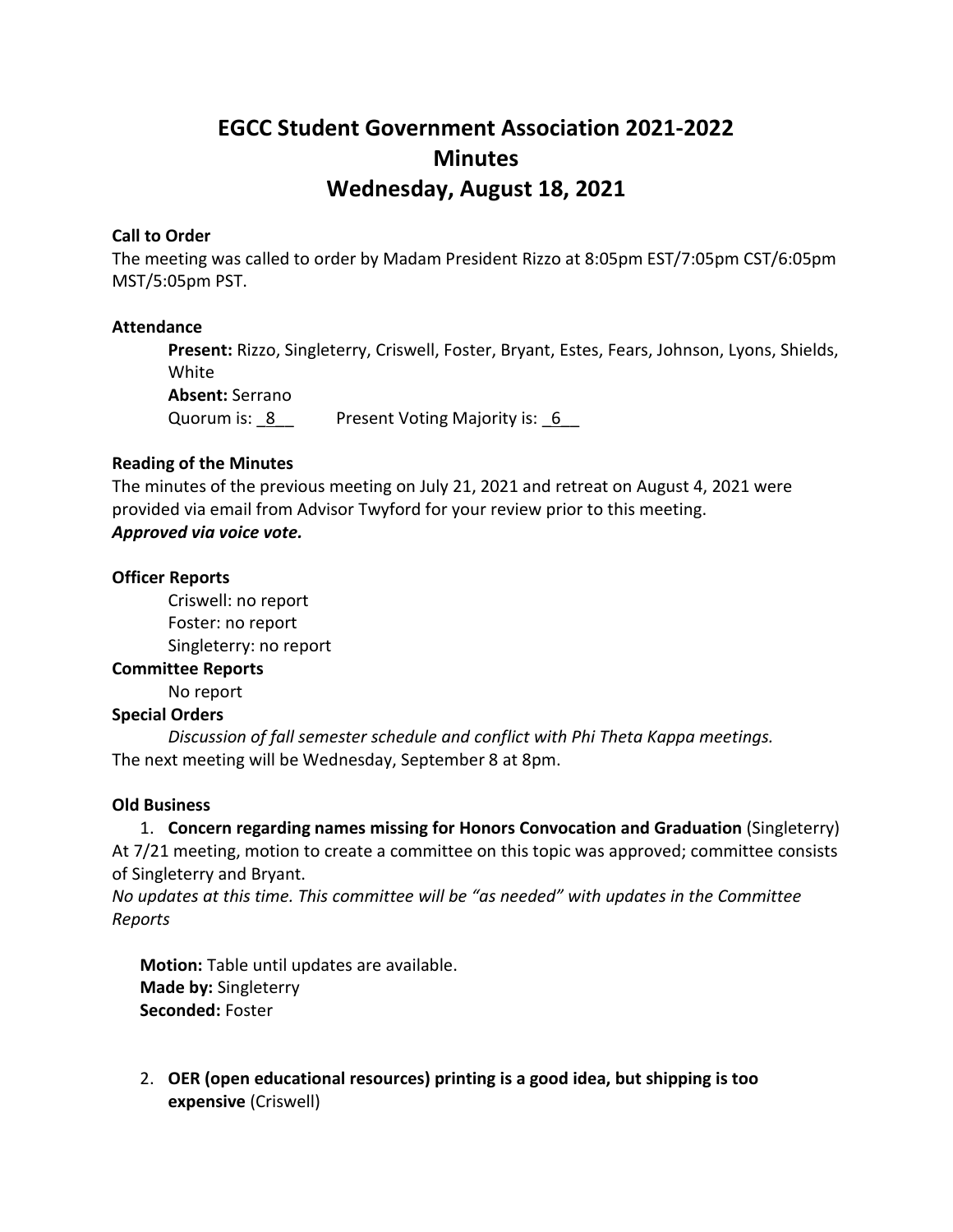Criswell spoke with Rizzo to discuss next steps, no further updates from VP Criswell. Rizzo shared that VP Roeschenthaler wants to speak with the smaller group for OERs first before coming to larger SGA meeting. Rizzo sent examples of cost comparison between EGCC Print Shop and Amazon; Amazon was cheaper. We want Print Shop to survive, but it has to make sense.

**White:** has Print Shop explored any other shipping options? USPS has Priority Rate shipping boxes. Only shipping options are via FedEx or at the Steubenville Campus.

**Rizzo:** We should have multiple options, including a pick up in Youngstown.

**Fears:** Is Print Shop's goal to make money or be accessible to students?

Committee is: Rizzo, White, Criswell

**Motion:** Table until more information is available **Made by:** Fears **Seconded:** Criswell

# 3. **Obtaining/utilizing Student IDs** (Shields)

Working group presented their powerpoint about this topic (slides will be attached to next record of minutes) **Rizzo:** What is the intention of building it in with Orientation? **Estes:** Making it easier for online orientation portal **Rizzo:** Ordering for replacements? **Estes:** \$5 to cover cost of reprint and shipping

**Motion:** Table until updates are available. **Made by:** White **Seconded:** Estes

# **New Business**

Lyons: Previous classes had books from O'Reilly, but now they are with OpenStax. Prices are high. Can't download it, no annotations. Textbook: Human Resources Management, 3rd Edition Has to go to O'Reilly's website to access the book and save it. Can't print, save, etc. Has looked for other resources but can't find that edition, not willing to pay the price of Amazon. Criswell: A few of her social work books are also unable to be downloaded. Textbook: Human Behavior and the Social Environment I (SWK206)

Singleterry: Reading is actually *in* Canvas and can only be read online and connected, does not work well with her work life. Textbook: Consumer Behavior. Social Media Marketing course (BUS211) documents looks like a slide show, a page, not real books. Not sure how everything is working.

*Will be adding this as a topic of concern with the OER topic. Senators will be sending screenshots to document the issue.*